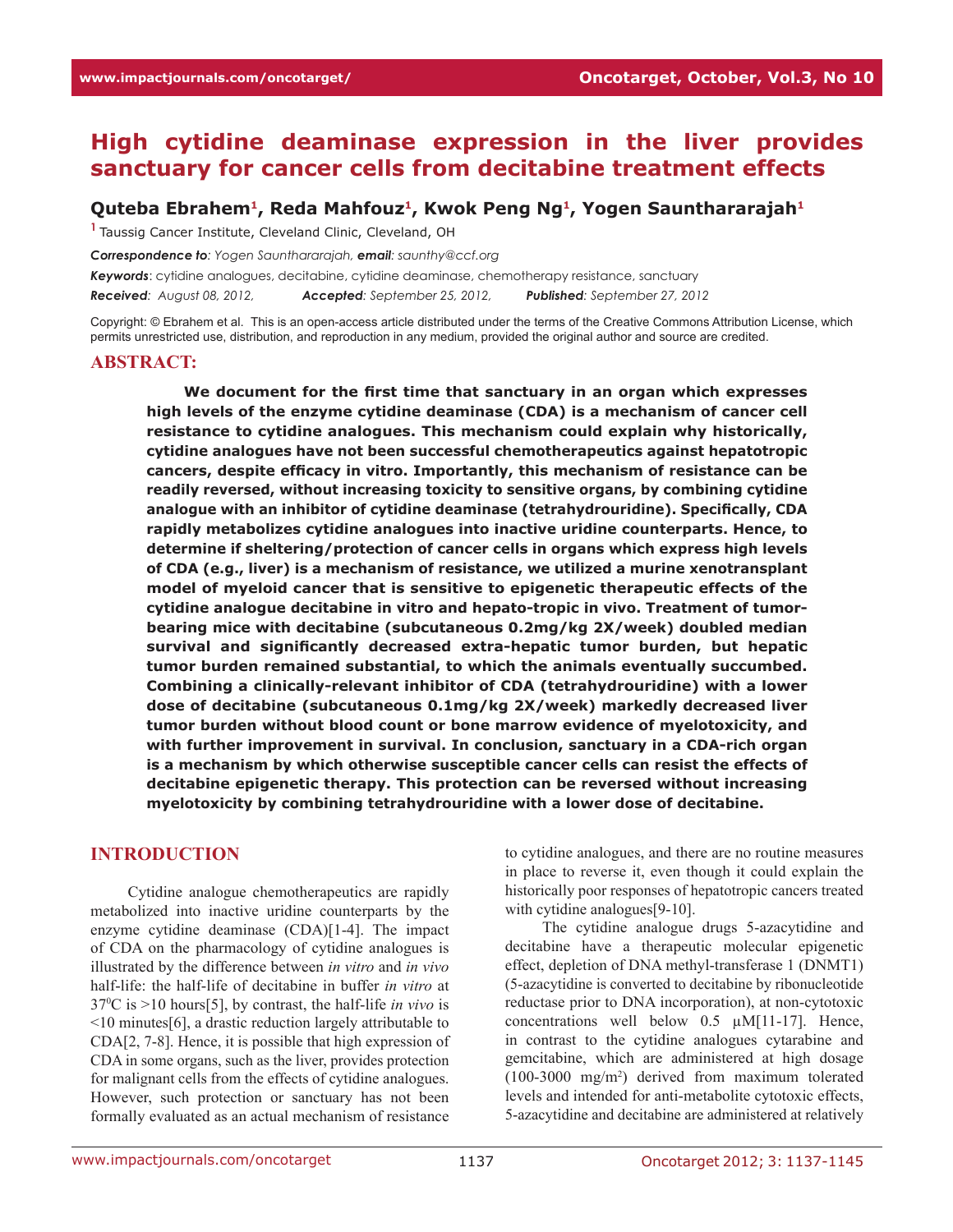low dosage (5-75 mg/m<sup>2</sup>). These low dosages may be even more susceptible to failure caused by CDA-mediated degradation and sanctuary, limiting the clinical role of these unique epigenetic therapy agents.

The uridine analogue tetrahydrouridine (THU), a competitive inhibitor of CDA, has been used as a CDA inhibitor in combination with cytidine analogues pre-clinically and clinically for some decades, without documentation of toxic side-effects from THU[2-4, 8, 11, 18-25]. Sanctuary in a CDA-rich organ as an actual mechanism of resistance has not been evaluated, thus, neither has the ability of THU to reverse such sanctuary. For safe and practical clinical application, THU should improve distribution of cytidine analogue into the sanctuary organ but without increasing toxicity in sensitive tissues, for example, the bone marrow. Hence, the objectives of the present study were to evaluate if the liver, a CDA-rich organ, can function as a sanctuary site for cancer cells which are otherwise known to be sensitive to decitabine treatment effects, and furthermore, to determine if the addition of THU to the treatment regimen can reverse such sanctuary, and do so without increasing



**Figure 1: Both DAC alone and THU-DAC (DAC dose decreased to 0.1mg/kg) extended survival, however, combination with THU strikingly decreased hepatic tumor burden.** A) In vivo imaging on day 30 demonstrated wide-spread disease in PBStreated mice, disease concentrated in the region of the liver in DAC-treated mice, and substantially less tumor burden in THU-DAC treated mice. THP1 myeloid leukemia cells were engineered to express luciferase. B) Liver appearance and weight in the different treatment groups. Livers were harvested at different time-points corresponding to the Kaplan-Meier curve. C) Splenic tumor burden was similarly decreased by DAC and THU-DAC compared to PBS. Spleens were harvested at different time-points corresponding to the Kaplan-Meier curve. Histogram shows spleen weights. p-value Wilcoxon test. D) Extra-splenic and extra-hepatic tumor burden was similarly decreased by DAC and THU-DAC compared to PBS. Most of this tumor burden was in DAC-treated mice intestines/peritoneum, another CDA-rich tissue. p-value Wilcoxon test. n=5/group. E) Kaplan-Meier plots for the different treatment groups. Mice were euthanized for signs of distress. n=5/group.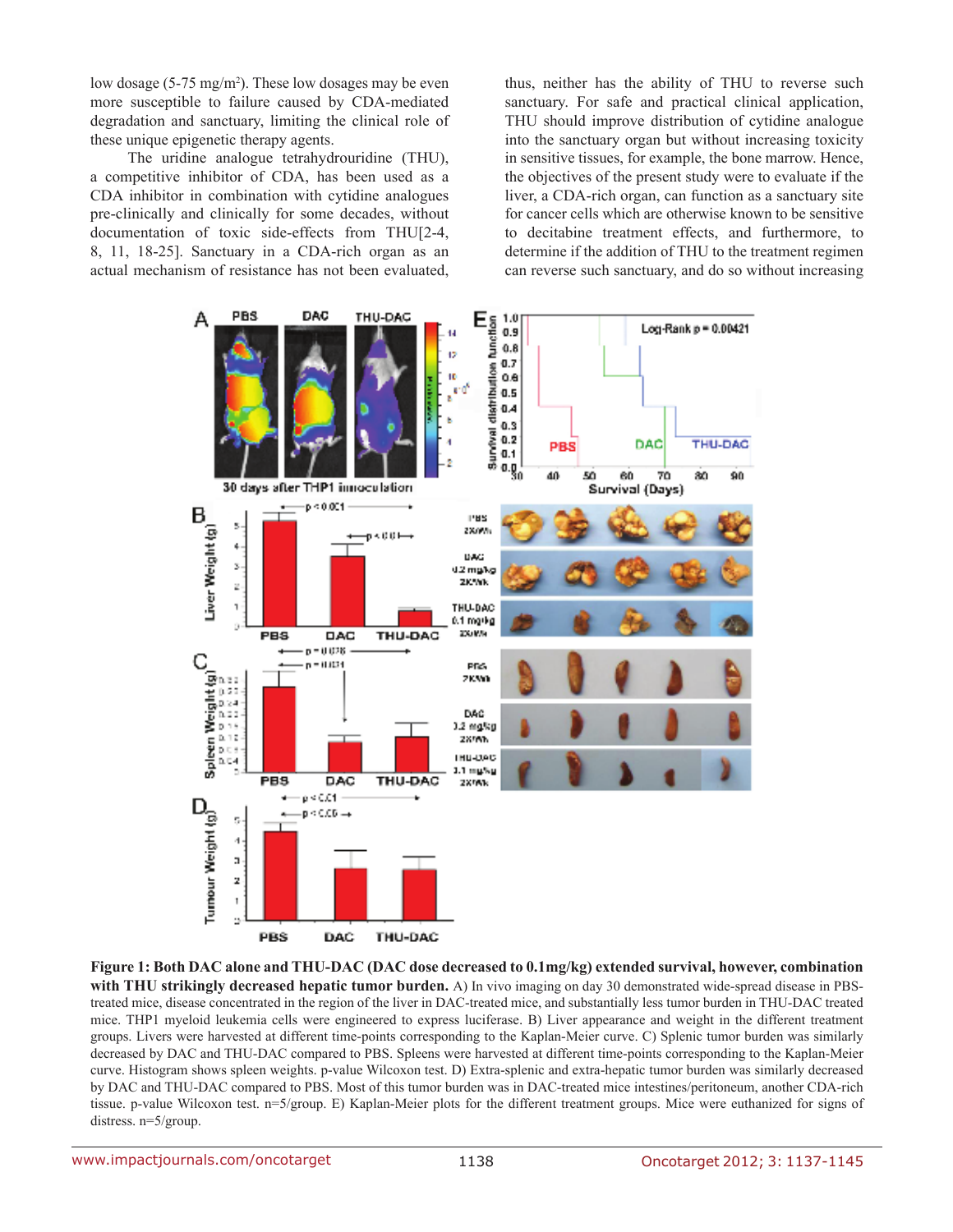myelotoxicity. The myeloid cancer cell line THP1 was used for these experiments, since we have demonstrated its sensitivity to non-cytotoxic, DNMT1-depleting concentrations of decitabine *in vitro*, and its hepatotropism *in vivo*[26].

## **MATERIALS AND METHODS**

*Treatment of a xenotransplant model of hepatotropic malignancy with decitabine and tetrahydrouridine:*

Experiments were approved by the Cleveland



**Figure 2: Mice treated with THU-DAC 0.2mg/kg 2X/week demonstrated similar survival to DAC 0.2mg/kg treated mice, despite a substantially decreased liver tumor burden, possibly because of myelotoxicity with this regimen in which the dosage of DAC was not reduced when combined with THU.** A) Kaplan-Meier plot. Mice were euthanized for signs of distress. The THP1 inoculum was  $2 \times 10^6$  cells.  $n=5$ /group. B) Liver appearance and weight in the different treatment groups. Livers were harvested at different time-points corresponding to the Kaplan-Meier curve (hence, the greater tumor burden in decitabine treated mice versus PBS treated mice). Histogram shows liver weights in grams.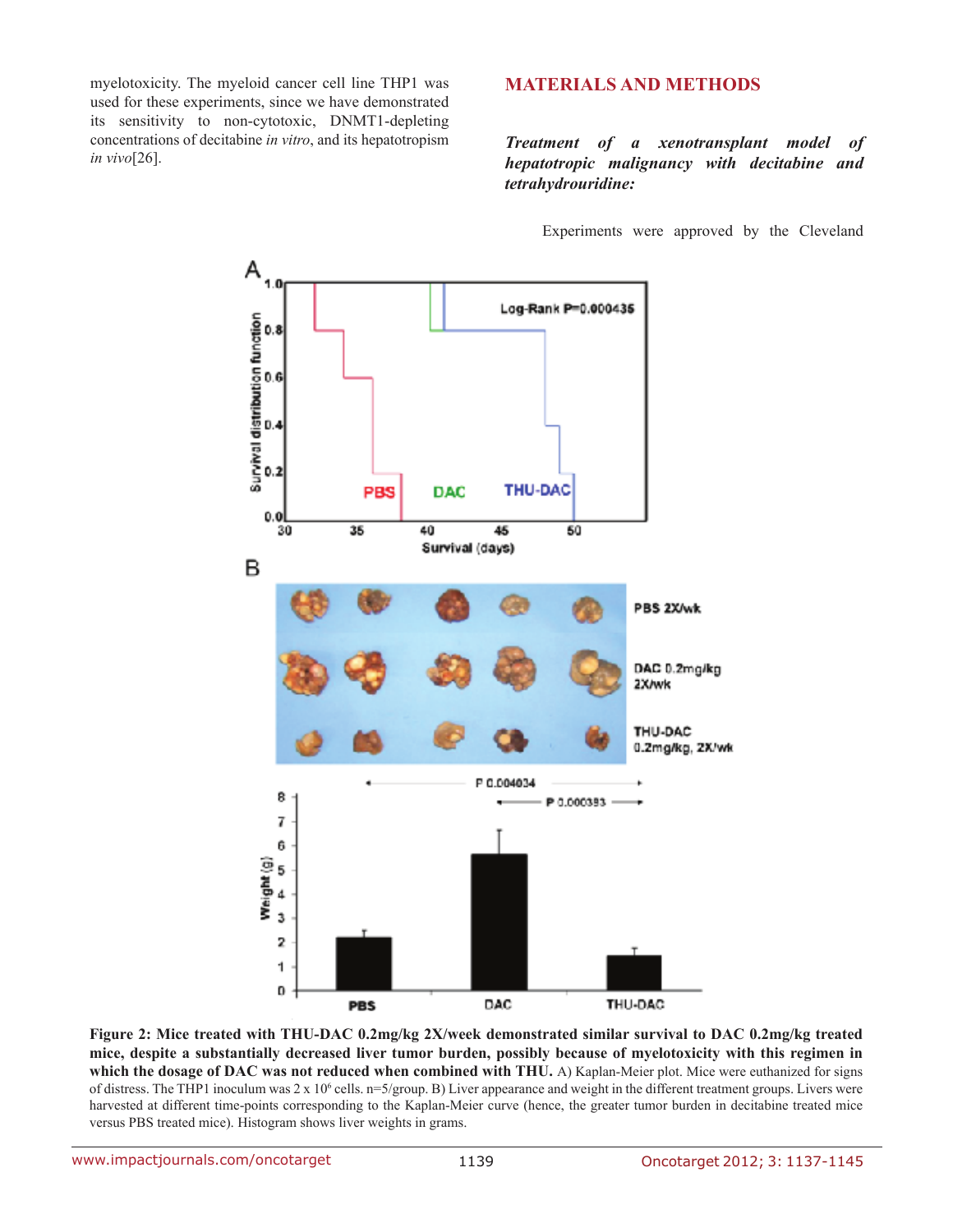Clinic Institutional Animal Care and Use Committees (IACUC). p53-null THP1 cells were purchased from ATCC (Manassas, VA). This morphologically monocytoid myeloid leukemia cell line contains an MLL-AF9 fusion, is homozygously mutated at the *TP53* and *CDKN2A* loci, and demonstrates hepatic tropism *in vivo*[26]. The cells used for xeno-transplantation were transfected to express luciferase. THP1 cells were transplanted by tail-vein injection  $(0.4 \times 10^6/m$ ouse) into non-irradiated 6-8 week old NSG mice. Mice were anesthetized with isofluorane before transplantation. Beginning on day 5 after inoculation, animals were treated with vehicle (PBS), subcutaneous decitabine 0.2 mg/kg 2X/week (Monday, Thursday), or intraperitoneal THU 4mg/kg 30 minutes before a lower dose of subcutaneous decitabine 0.1 mg/ kg 2X/week (Monday, Thursday). Alternatively, animals were treated with PBS, subcutaneous decitabine 0.2 mg/



**Figure 3: High CDA expression and activity in the liver, and inhibition of activity by tetrahydrouridine (THU).** A) CDA expression is significantly higher in the liver versus spleen. CDA levels measured by QRT-PCR. P-value Wilcoxon test. B) THU temporarily inhibited liver CDA enzyme activity. A single dose of intraperitoneal THU 4 mg/kg alone was administered to 12 mice which were then sacrificed at staggered time-points after the THU administration for measurement of liver CDA enzyme activity by an HPLC assay.

kg 2X/week or with THU in combination with the same dose of decitabine. Animals were checked daily and were euthanized by an IACUC approved method for signs of distress. To anatomically localize THP-1 cells in living mice, the substrate D-Luciferin (15 mg/ml D-luciferin in sterile PBS (Promega) was injected intra-peritoneal into one mouse per treatment group and mice were imaged after 10 minutes using an IVIS-200 CCD camera imaging system (Xenogen, Alameda,CA).

#### *Measurement of CDA enzyme activity:*

Using a modification of previously published methods[27], conversion of cytidine into uridine by homogenized liver tissue at 37<sup>o</sup>C was measured by high performance liquid chromatography (HPLC). Liver tissue (1mg) was gently homogenized in 1ml iced reaction buffer supplemented with protease inhibitors. Reaction buffer of 0.1M Tris/HCL pH 7.5 (265 $\mu$ l) was added to 25  $\mu$ l of homogenized liver tissue followed by addition of cytidine to a final concentration of 4.1 mM and 5-flourouridine (0.381 mM) as an internal control (5-fluoruridine is not metabolized by CDA). This reaction mixture was incubated at 37<sup>o</sup>C for 60 minutes and the reaction terminated by addition of 50µl of 1N hypochloric acid. Blanks used in calculations (described below) consisted of the above but with cytidine substrate added at the end of the 60 minute incubation period. After termination of reactions, protein was precipitated by addition of trichloroacetic acid (TCA, 2%). Supernatant (20µl) was injected for HPLC analysis with ammonium acetate (15mM) as the mobile phase with a flow rate of 0.35 mL/min through Xbridge™ OST C18, 2.5µm, 4.6x50mm column on Dionex UltiMate® 3000 μ-HPLC system supported with *Chromeleon*® 7.1 chromatography dtata system (Dionex Corporation, Sunnyvale, CA). Retention time and peak area of uridine at 260nm were compared to the internal control for each injection. The average net uridine peak area of test minus blank was calculated for each test sample. Uridine known concentrations from 0.0 to 95.8µM were used to plot a standard curve to calculate uridine amount based on the net uridine peak area. CDA enzyme unit activity was defined as the amount of enzyme that produces  $1\mu$ M of uridine in 1 minute, reported as mU enzyme activity per minute. A purified CDA enzyme (genotype A79A, specific activity of 308.9U/mg, gift of Professor Silvia Vincenzetti, Universita di Camerino, Italy) was used as a calibrator and for quality control. Multiple runs with known concentrations of uridine were used to confirm accuracy and precision, and confirmed between run variability of < 5%.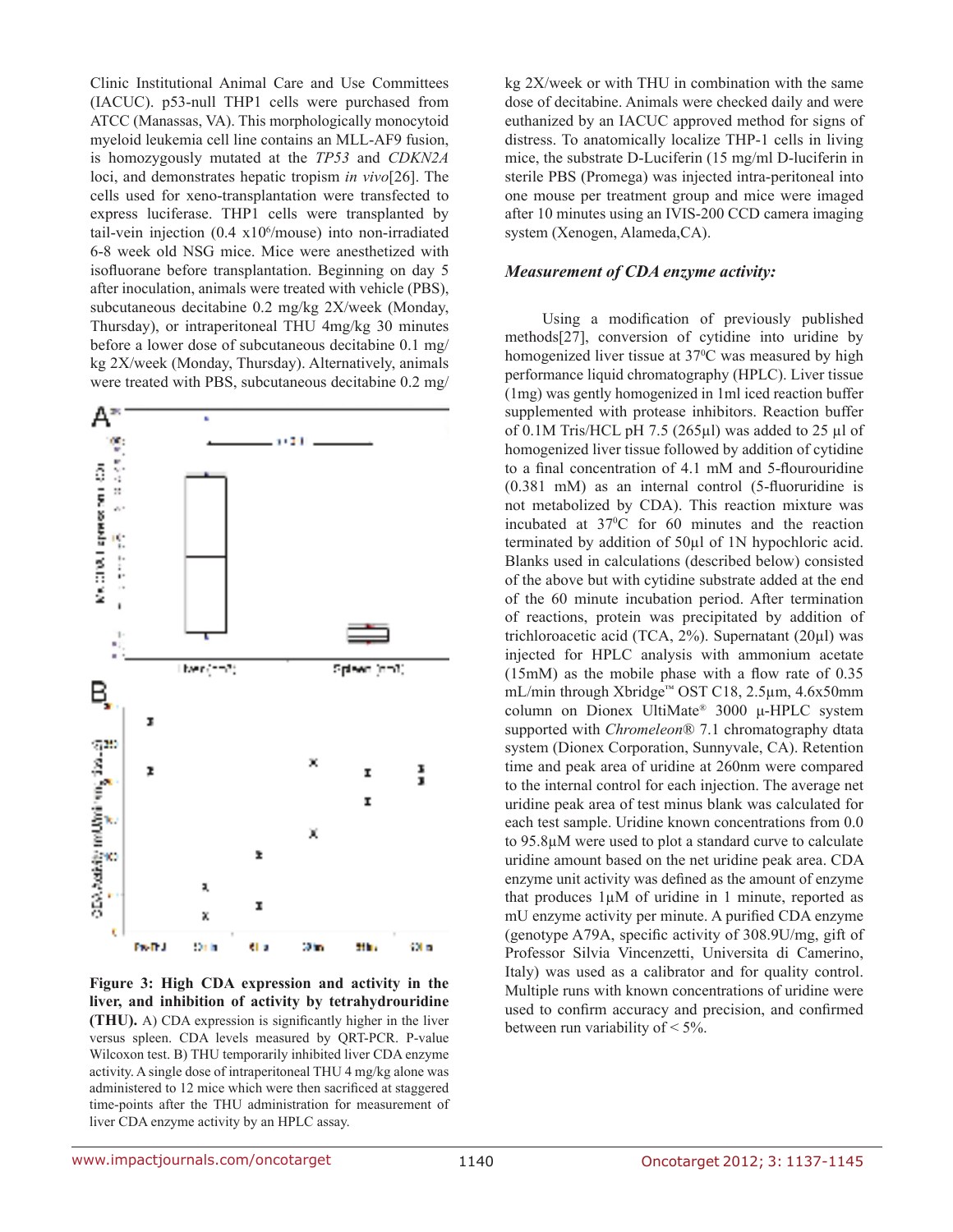## **RESULTS**

## **Malignant cells find sanctuary from decitabine in the liver:**

Mice were inoculated by tail-vein injection with 0.4x106 THP1 myeloid cancer cells, which are sensitive to non-cytotoxic, DNMT1 depleting concentrations of decitabine *in vitro* and hepatotropic *in vivo*[26]. Beginning

on day 5 after inoculation, animals were treated with vehicle (PBS), subcutaneous decitabine 0.2 mg/kg 2X/ week, or a lower dose of subcutaneous decitabine 0.1 mg/kg combined with intraperitoneal THU 4mg/kg administered 30 minutes before the decitabine 2X/week (THU-decitabine)(n=5/group). Mice underwent euthanasia at different time-points determined by onset of signs of distress. Control PBS-treated mice demonstrated extensive disease in the regions of the liver, spleen and peritoneum observed by *in vivo* imaging of the luciferase-expressing THP1 cells on day 30, and by inspection/weighing of liver



**Figure 4: Effects of THU-DAC 0.1mg/kg versus THU-DAC 0.2mg/kg on bone marrow and peripheral blood.** A) There was no significant decrease in white blood cell (WBC) or platelet counts in THU-DAC 0.1 mg/kg treated mice compared to the other treatment groups (graphs show day 30/day 1 WBC and platelet ratio for individual animals). In a separate experiment (experiment B), mice (n=5/group) were treated with the same regimen of PBS or DAC, but without decreasing the dose of DAC used in combination with THU (THU-DAC 0.2 mg/kg). Peripheral blood counts were measured on treatment day 1 and 30 by tail vein phlebotomy. p-values from Wilcoxon test. B) No increase in DNA damage with THU-DAC 0.1 mg/kg as measured by flow-cytometry for phospho-H2AX in bone marrow aspirates obtained at euthanasia. C) No decrease in murine myeloid cells with THU-DAC 0.1 mg/kg as measured by flow cytometry for Ly6G (a granulocyte marker) in bone marrow aspirates obtained at euthanasia. D) Bone marrow myeloid content evaluated by Giemsastaining of bone marrow aspirates. Giemsa-stained bone marrow aspirates. Black arrows indicate examples of murine granulocytes.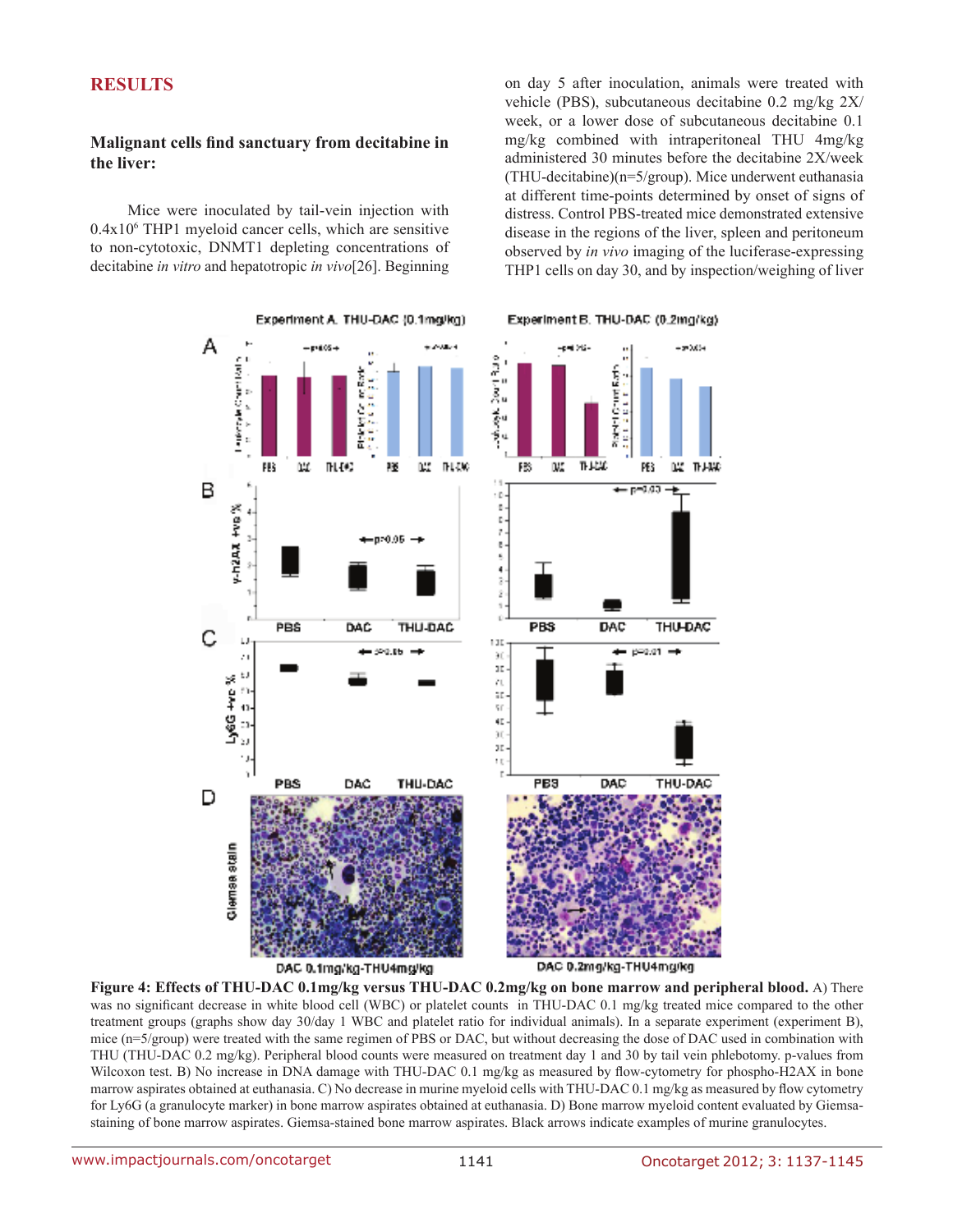and spleen obtained after euthanasia for distress (Figure 1A-D). Treatment with decitabine significantly reduced the tumor burden in all sites (Figure 1A-D), and significantly extended median survival (61 days) compared to PBS (38 days, Log Rank p=0.0013) (Figure 1E). However, there remained strikingly substantial liver tumor (average 3.5 g in decitabine-treated mice compared to average > 5 g in PBS-treated mice) (Figure 1A-D).

## **Combining THU with a lower dose of decitabine reversed sanctuary:**

Similar to treatment with decitabine alone, THU 4 mg/kg intraperitoneal combined with a lower dose of decitabine (0.1 mg/kg instead of 0.2 mg/kg) 2X/week extended median survival (70 days) compared to control PBS treatment (Log Rank p=0.00421, n=5/group) (Figure 1E). However, in comparison to mice treated with decitabine alone, combination THU-decitabine largely eliminated liver tumor burden (average 0.8 g in THUdecitabine treated mice compared to average 3.5 g with decitabine treatment, p<0.001) (Figure 1A, B). Extrahepatic tumor burden was decreased by a similar extent by both decitabine and THU-decitabine (Figure 1C, D).

These experiments were repeated using the same decitabine dose alone or in combination with THU (in the above experiments, the decitabine dose was lowered for combination with THU); treatment groups: (i) PBS 2X/ week, (ii) subcutaneous decitabine 0.2 mg/kg 2X/week, (iii) subcutaneous decitabine 0.2 mg/kg 2X/week 30 minutes after intraperitoneal THU 4mg/kg (n=5/group). Again, the addition of THU substantially eliminated liver tumor burden, although this regimen, in which the dose of decitabine combined with THU was not decreased (Figure 2), did not increase survival compared to decitabine alone, possibly because of myelotoxicity (described below).

#### **Murine liver expresses substantially higher levels of CDA than murine spleen.**

The differences between liver and spleen in tumor burden and its reduction by decitabine alone suggested that CDA expression could be substantially higher in murine liver than in spleen. This was confirmed by QRT-PCR: CDA mRNA levels were significantly higher (>5 fold,  $p<0.01$ ) in murine liver compared to spleen (Figure 3A).

#### **THU inhibits murine liver CDA enzyme activity.**

To confirm that THU inhibited liver CDA enzyme activity, THU 4 mg/kg alone was administered by the intraperitoneal route to 12 mice. These mice were sacrificed at staggered time-points after THU administration to measure liver CDA enzyme activity by an HPLC assay. A substantial reduction in liver CDA enzyme activity was observed 30 minutes and 6 hours after THU administration, with major recovery of this activity by 30 hours (Figure 3B).

## **THU reversed cancer cell sanctuary in the liver without causing myelotoxicity.**

If combination therapy is to be safe and practical, ideally, it should reverse cancer cell protection from treatment without increasing toxicity to sensitive tissues such as the bone marrow. To evaluate the myelotoxicity of decitabine and THU-decitabine treatment, peripheral blood counts were measured on treatment day 1 and 30 by tail vein phlebotomy. Compared to PBS treated controls, there was no significant decrease in WBC or platelet counts in decitabine treated mice (the dose and schedule were selected for non-cytotoxic DNMT1 depletion as described previously[26]), or in mice treated with THU in combination with the decreased dose of decitabine 0.1 mg/kg (Figure 4A). However, in mice treated with THUdecitabine without decreasing the dose of decitabine (THU-decitabine 0.2 mg/kg), there was a significant decrease in white blood cell counts (Figure 4A). To further evaluate for myelotoxicity, bone marrow aspirates obtained at the time of euthanasia were evaluated by flowcytometry for γ-H2AX, a marker of DNA damage and repair. There was no increase in γ-H2AX in bone marrow from decitabine or THU-decitabine 0.1 mg/kg treated mice, but a significant increase was noted in bone marrow from THU-decitabine 0.2 mg/kg treated mice (Figure 4B). Flow cytometric evaluation of bone marrow granulocyte content (Ly6G) and inspection of Giemsa-stained bone marrow cytospin preparations also confirmed lack of myelotoxicity with decitabine alone or THU-decitabine 0.1 mg/kg, but myelotoxicity with THU-decitabine 0.2 mg/kg (Figure 4C, D).

# **DISCUSSION**

At the cellular level, a number of different mechanisms have been shown to mediate resistance of cancer cells to cytidine analogues. These include downregulation of deoxycytidine kinase (DCK), the enzyme that executes the rate-limiting phosphorylation step necessary for DNA incorporation of cytidine analogues, downregulation of the nucleoside transporters that mediate cellular uptake of cytidine analogues by the pyrimidine salvage pathway, and upregulation of CDA within cancer cells (reviewed in[28]). Here, another mechanism of resistance was demonstrated: protection for otherwise treatment-sensitive cancer cells within a tissue environment that expresses high levels of CDA. This mechanism does not require adaptation or evolution by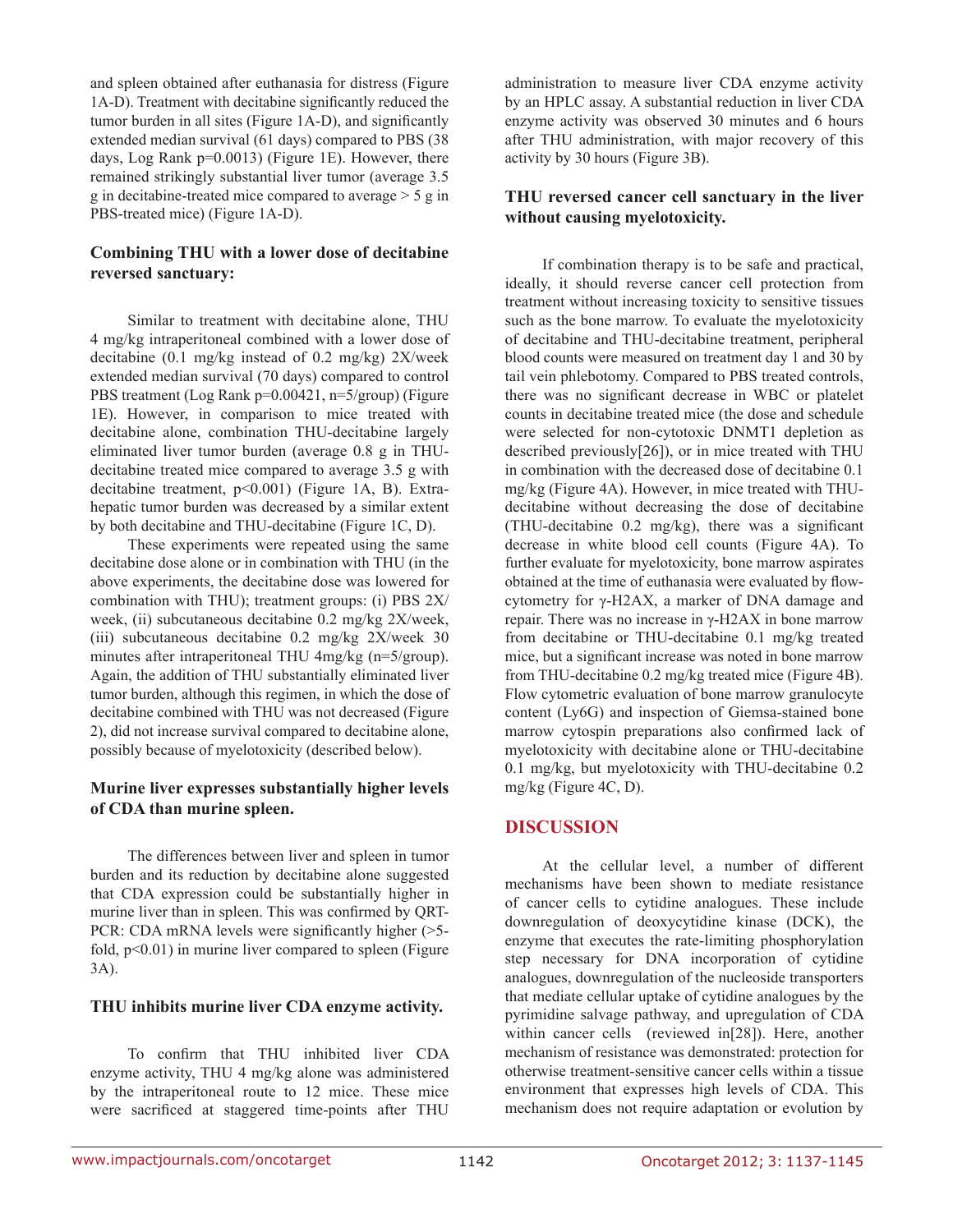the malignancy, just preferential or incidental localization of cancer cells within a CDA-rich tissue. This mechanism could explain the very limited clinical activity of cytidine analogues against hepatotropic cancers: in clinical trials of single-agent gemcitabine to treat liver cancer, the overall response rates where 0% and 2%[9-10], even though liver cancer cells are sensitive to these drugs *in vitro*[29].

A discussion of resistance requires consideration of therapeutic index[30-31]: at relatively high concentrations ( $>0.5-1\mu$ M), decitabine, similar to other cytidine analogues, demonstrates anti-metabolite, DNAdamaging effects that can induce irreversible cell cycle exit by apoptosis. However, cancer cells very frequently inactivate key apoptosis-pathway genes (e.g., *TP53*, *p16/CDKN2A*) by mutation or deletion[30-31]. Hence, high anti-metabolite concentrations can have a poor therapeutic index, inducing apoptosis in normal cells (in which apoptosis genes are intact) but not necessarily proliferating cancer cells[26]. At low concentrations, however, decitabine is non-cytotoxic: unlike cytidine analogues such as cytarabine or gemcitabine, the sugar moiety in decitabine is unmodified, and decitabine can incorporate into DNA without terminating DNA chainelongation[12-13]. These low concentrations are sufficient to deplete DNMT1 and produce a therapeutic epigenetic effect. This is because cancer cells (including cancer 'stem' cells[32]) express strikingly high levels of master lineage-driving transcription factors, yet have paradoxical epigenetic repression of late-maturation MYC-antagonist target genes of these transcription factors. DNMT1 depletion disrupts the chromatin-modifying enzyme network that mediates this aberrant repression, renews expression of the late-maturation MYC-antagonist genes, and triggers cell cycle exit by p53/p16-independent differentiation pathways[26, 32-35]. The same treatment maintains the self-renewal of normal stem cells, as these cells do not express high levels of lineage-specifying transcription factors needed to activate late-maturation MYC-antagonist genes[36-37]. In brief, the consequences of non-cytotoxic DNMT1 depletion are determined by the baseline maturation context, and the difference in maturation context of cancer versus normal stem cells creates a favorable therapeutic index for non-cytotoxic DNMT1 depletion by decitabine (reviewed in[32], and illustrated by efficacy without myelotoxicity in the present study). Combining THU with decitabine assists with this mode of therapy not just by interdicting sanctuary but also in other ways: THU inhibition of intestinal and hepatic CDA substantially increases oral bioavailability of decitabine. Oral administration is favored since this route of administration does not produce the high  $C_{\text{max}}$ observed with intravenous administration that can cause off-target antimetabolite effects and cytotoxicity, while the combination with THU extends the  $T_{\text{max}}$  to increase S-phase specific depletion of DNMT1[11]. Additional advantages of combining THU with decitabine are that it dampens the inter-individual variability in pharmacokinetics and pharmacodynamics caused by differences in CDA activity between individuals[11], and reverses resistance caused by upregulation of CDA expression within cancer cells[2, 7-8, 11, 34].

The molecular actions of decitabine offer an important alternative to conventional apoptosis-based chemotherapy, since low, non-cytotoxic doses can induce cell cycle exit in cancer cells by p53-independent differentiation pathways[26, 34-35, 38]. However, this relatively low dosage could be particularly vulnerable to treatment failure caused by CDA-mediated degradation, exemplified by protection for cancer cells in CDArich organs. The present observations demonstrate that CDA-inhibition with THU can reverse such sanctuary without necessarily increasing myelotoxicity, so long as the decitabine dosage used in combination with THU is decreased. We are actively developing oral THUdecitabine for clinical use, and a Phase 1 clinical trial is ongoing[11].

## **ACKNOWLEDGEMENTS**

Purified human CDA was a generous gift from Professor Silvia Vincenzetti, Universita di Camerino, Italy. YS is supported by National Institutes of Health (U54HL090513, 1R01CA138858) and Congressionally Directed Medical Research Programs (PR081404). YS is part of a patent application regarding oral THU-decitabine.

# **Reference**

- 1. Camiener GW and Smith CG. Studies of the enzymatic deamination of cytosine arabinoside. I. Enzyme distribution and species specificity. BiochemPharmacol. 1965; 14(10):1405-1416.
- 2. Neil GL, Moxley TE, Kuentzel SL, Manak RC and Hanka LJ. Enhancement by tetrahydrouridine (NSC-112907) of the oral activity of 5-azacytidine (NSC-102816) in L1210 leukemic mice. Cancer ChemotherRep. 1975; 59(3):459- 465.
- 3. DeSimone J, Heller P, Molokie RE, Hall L and Zwiers D. Tetrahydrouridine, cytidine analogues, and hemoglobin F. AmJHematol. 1985; 18(3):283-288.
- 4. Beumer JH, Eiseman JL, Parise RA, Joseph E, Covey JM and Egorin MJ. Modulation of gemcitabine (2',2'-difluoro-2'-deoxycytidine) pharmacokinetics, metabolism, and bioavailability in mice by 3,4,5,6-tetrahydrouridine. ClinCancer Res. 2008; 14(11):3529-3535.
- 5. Rogstad DK, Herring JL, Theruvathu JA, Burdzy A, Perry CC, Neidigh JW and Sowers LC. Chemical decomposition of 5-aza-2'-deoxycytidine (Decitabine): kinetic analyses and identification of products by NMR, HPLC, and mass spectrometry. ChemResToxicol. 2009; 22(6):1194-1204.
- 6. Liu Z, Marcucci G, Byrd JC, Grever M, Xiao J and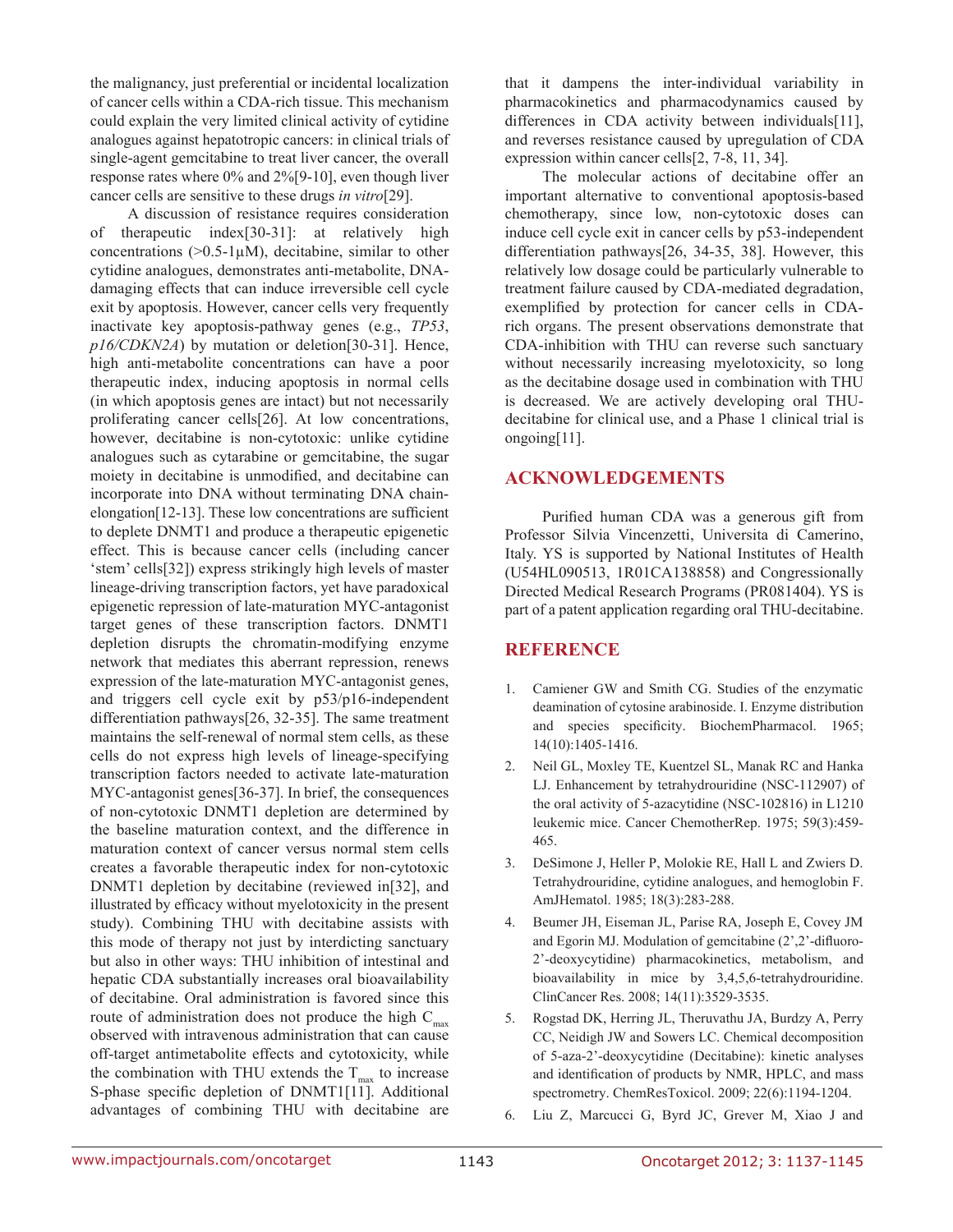Chan KK. Characterization of decomposition products and preclinical and low dose clinical pharmacokinetics of decitabine (5-aza-2'-deoxycytidine) by a new liquid chromatography/tandem mass spectrometry quantification method. Rapid CommunMass Spectrom. 2006; 20(7):1117- 1126.

- 7. Neil GL, Moxley TE and Manak RC. Enhancement by tetrahydrouridine of 1-beta-D-arabinofuranosylcytosine (cytarabine) oral activity in L1210 leukemic mice. Cancer Res. 1970; 30(8):2166-2172.
- 8. Wong PP, Currie VE, Mackey RW, Krakoff IH, Tan CT, Burchenal JH and Young CW. Phase I evaluation of tetrahydrouridine combined with cytosine arabinoside. Cancer TreatRep. 1979; 63(8):1245-1249.
- 9. Ulrich-Pur H, Kornek GV, Fiebiger W, Schull B, Raderer M and Scheithauer W. Treatment of advanced hepatocellular carcinoma with biweekly high-dose gemcitabine. Oncology. 2001; 60(4):313-315.
- 10. Guan Z, Wang Y, Maoleekoonpairoj S, Chen Z, Kim WS, Ratanatharathorn V, Reece WH, Kim TW and Lehnert M. Prospective randomised phase II study of gemcitabine at standard or fixed dose rate schedule in unresectable hepatocellular carcinoma. BrJCancer. 2003; 89(10):1865- 1869.
- 11. Lavelle D, Vaitkus K, Ling Y, Ruiz MA, Mahfouz R, Ng KP, Negrotto S, Smith N, Terse P, Engelke KJ, Covey J, Chan KK, Desimone J and Saunthararajah Y. Effects of tetrahydrouridine on pharmacokinetics and pharmacodynamics of oral decitabine. Blood. 2012; 119(5):1240-1247.
- 12. Covey JM, D'Incalci M, Tilchen EJ, Zaharko DS and Kohn KW. Differences in DNA damage produced by incorporation of 5-aza-2'-deoxycytidine or 5,6-dihydro-5-azacytidine into DNA of mammalian cells. Cancer Res. 1986; 46(11):5511-5517.
- 13. Schermelleh L, Haemmer A, Spada F, Rosing N, Meilinger D, Rothbauer U, Cardoso MC and Leonhardt H. Dynamics of Dnmt1 interaction with the replication machinery and its role in postreplicative maintenance of DNA methylation. Nucleic Acids Res. 2007; 35(13):4301-4312.
- 14. Momparler RL and Goodman J. In vitro cytotoxic and biochemical effects of 5-aza-2'-deoxycytidine. Cancer Res. 1977; 37(6):1636-1639.
- 15. Jones PA and Taylor SM. Cellular differentiation, cytidine analogs and DNA methylation. Cell. 1980; 20(1):85-93.
- 16. Halaban R, Krauthammer M, Pelizzola M, Cheng E, Kovacs D, Sznol M, Ariyan S, Narayan D, Bacchiocchi A, Molinaro A, Kluger Y, Deng M, Tran N, Zhang W, Picardo M and Enghild JJ. Integrative analysis of epigenetic modulation in melanoma cell response to decitabine: clinical implications. PLoSONE. 2009; 4(2):e4563.
- 17. Patel K, Dickson J, Din S, Macleod K, Jodrell D and Ramsahoye B. Targeting of 5-aza-2'-deoxycytidine residues by chromatin-associated DNMT1 induces proteasomal

degradation of the free enzyme. Nucleic Acids Res. 2010; 38(13):4313-4324.

- 18. Riccardi R, Chabner B, Glaubiger DL, Wood J and Poplack DG. Influence of tetrahydrouridine on the pharmacokinetics of intrathecally administered 1-beta-Darabinofuranosylcytosine. Cancer Res. 1982; 42(5):1736- 1739.
- 19. Kreis W, Chan K, Budman DR, Schulman P, Allen S, Weiselberg L, Lichtman S, Henderson V, Freeman J and Deere M. Effect of tetrahydrouridine on the clinical pharmacology of 1-beta-D-arabinofuranosylcytosine when both drugs are coinfused over three hours. Cancer Res. 11137; 48(5):1337-1342.
- 20. Kreis W, Budman DR, Chan K, Allen SL, Schulman P, Lichtman S, Weiselberg L, Schuster M, Freeman J and Akerman S. Therapy of refractory/relapsed acute leukemia with cytosine arabinoside plus tetrahydrouridine (an inhibitor of cytidine deaminase)--a pilot study. Leukemia. 1991; 5(11):991-998.
- 21. Dover GJ, Charache S, Boyer SH, Vogelsang G and Moyer M. 5-Azacytidine increases HbF production and reduces anemia in sickle cell disease: dose-response analysis of subcutaneous and oral dosage regimens. Blood. 1985; 66(3):527-532.
- 22. Ho DH, Bodey GP, Hall SW, Benjamin RS, Brown NS, Freireich EJ and Loo TL. Clinica, pharmacology of tetrahydrouridine. JClinPharmacol. 1978; 18(5-6):259-265.
- 23. Kreis W, Woodcock TM, Gordon CS and Krakoff IH. Tetrahydrouridine: Physiologic disposition and effect upon deamination of cytosine arabinoside in man. Cancer TreatRep. 1977; 61(7):1347-1353.
- 24. Marsh JH, Kreis W, Barile B, Akerman S, Schulman P, Allen SL, DeMarco LC, Schuster MW and Budman DR. Therapy of refractory/relapsed acute myeloid leukemia and blast crisis of chronic myeloid leukemia with the combination of cytosine arabinoside, tetrahydrouridine, and carboplatin. Cancer ChemotherPharmacol. 1993; 31(6):481- 484.
- 25. Goldenthal EI, Cookson KM, Geil RG and Wazeter FX. Preclinical toxicologic evaluation of tetrahydrouridine (NSC-112907) in beagle dogs and rhesus monkeys. Cancer ChemotherRep3. 1974; 5(1):15-16.
- 26. Ng KP, Ebrahem Q, Negrotto S, Mahfouz RZ, Link KA, Hu Z, Gu X, Advani A, Kalaycio M, Sobecks R, Sekeres M, Copelan E, Radivoyevitch T, Maciejewski J, Mulloy JC and Saunthararajah Y. p53 independent epigeneticdifferentiation treatment in xenotransplant models of acute myeloid leukemia. Leukemia. 2011; 25(11):1739-1750.
- 27. Richards DA, Sherwood RA, Ndebele D and Rocks BF. Determination of plasma cytidine deaminase activity by HPLC. BiomedChromatogr. 1987; 2(4):148-151.
- 28. Qin T, Castoro R, El Ahdab S, Jelinek J, Wang X, Si J, Shu J, He R, Zhang N, Chung W, Kantarjian HM and Issa JP. Mechanisms of resistance to decitabine in the